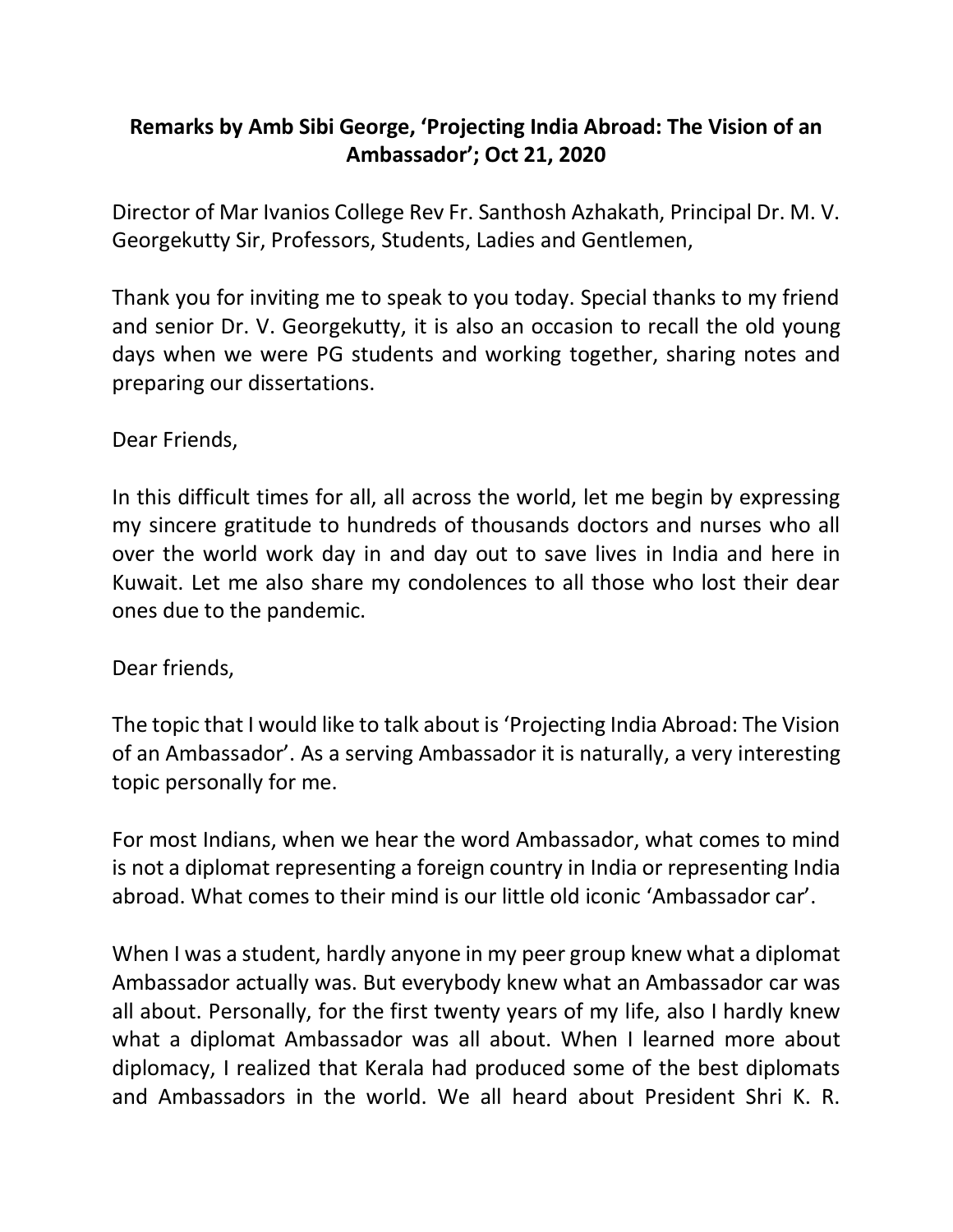Narayanan, Shri KPS Menon both Senior and Junior, Sardar K M Panicker, Shri Shivshankar Menon, Smt Nirupama Menon Rao, Shri Sashi Tharoor, Shri T P Srinivasan, who conducts Videsa Vicharam program in Asianet. Kerala has rather a large list of very famous Indian diplomats, who contributed immensely to build our foreign policy and implement it. They all have been able to project India abroad effectively.

We Malayalees are all over the world. There is hardly any country in the world where we cannot find a Malayalee. And almost every family in Kerala has at least one member of the family working abroad, particularly in the Gulf. And when abroad they definitely come across Embassies and diplomats. In this background, it is rather surprising that as students we did not know much about what an Ambassador does.

An ambassador is an official representative, appointed by the Head of State, in our case Hon'ble President of India, to represent him abroad. Hon'ble President gives a letter, we call the letter of credence which every Ambassador hands over to the Head of State of the host country. To share my personal experience, in 2017 when I was appointed as Ambassador to Switzerland, I carried three letters signed by Hon'ble President of India, one letter addressed to the President of Switzerland, another addressed to the Prince of Lichtenstein and a third letter addressed to Holy Father Pope Francis. Three letters because I represented India to three countries, Switzerland, Lichtenstein and The Holy See. Again this year, I carried a letter from our President addressed to the Amir of Kuwait, stating that I represent him in Kuwait. That day I start projecting my country in Kuwait with the Kuwaiti leadership and its citizens. I also started engaging the Indian community in Kuwait, addressing their concerns and interests, which are many.

Each Ambassadorship has specific needs and goals. As Ambassador to Switzerland, I had a different role from my present job. In Switzerland, I had a very small Indian community, twenty-five thousand. In Kuwait, I have a community of almost one million. In each of these places you undertake a series steps on behalf of the President in building India's relations in various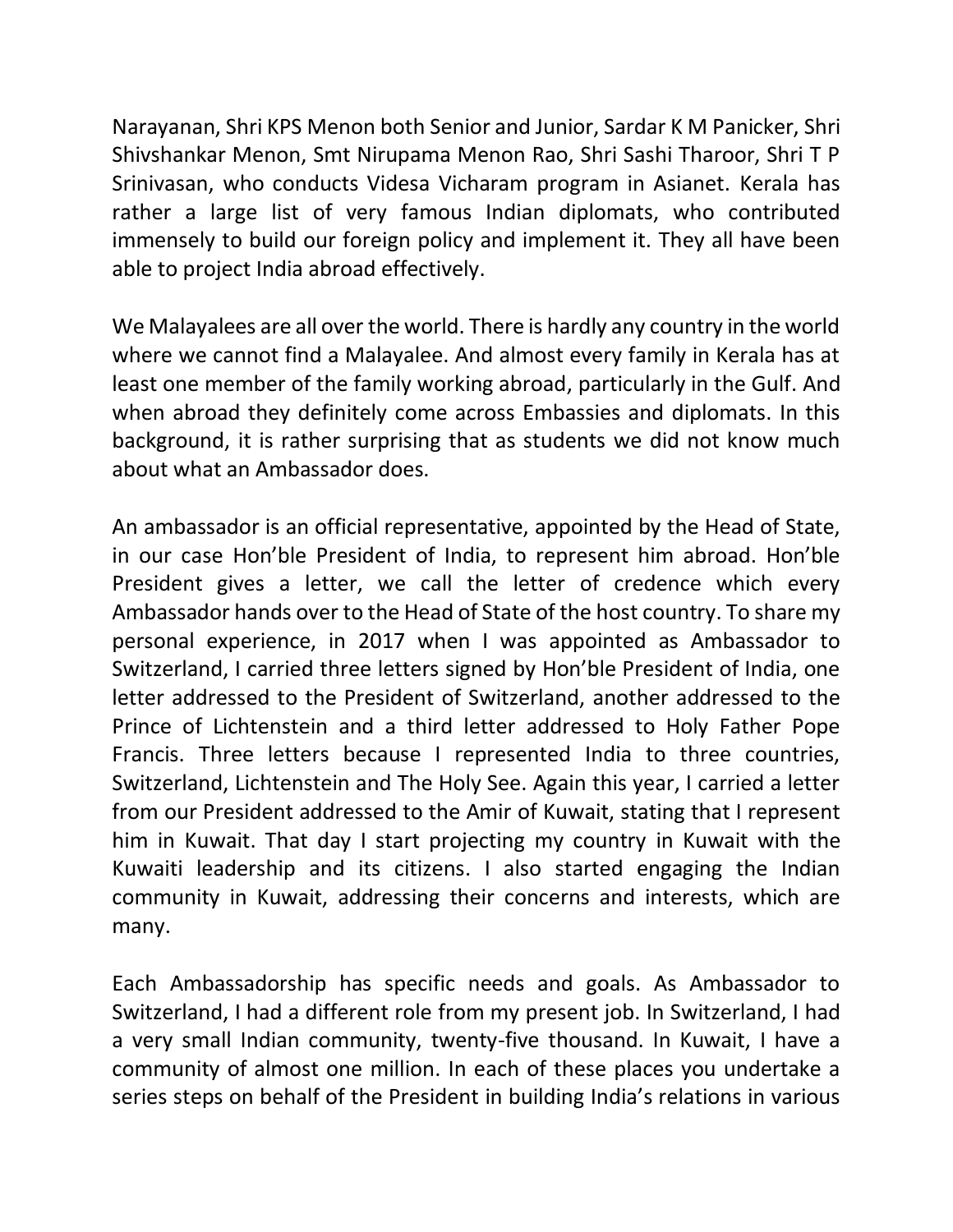fields including political, economic, scientific, cultural aspects and discussing cooperation on global issues like climate change, energy security, renewable energy, fight against terrorism, cyber security, and maritime security. All these issues need deep study and specialization. Diplomacy is a vast ocean of exploring possibilities in order to promote and protect the interests your country and your people abroad. It is first step to ensure peace and stability. When and where diplomacy fails, war begins. As a diplomat you participate in treaty negotiations and hold regular dialogue mechanisms to maintain our relationship at highest levels bilaterally, regionally and multilaterally.

One feels so proud and honored to represent a fast growing modern nation, with a rich civilizational history, and has over 1/6th of the population of the world. Add to this the vibrant Indian diaspora of over 30 million abroad. In fact, he represents not only the Central Government, he also represents each state government and each Indian abroad. The career of a diplomat is a fascinating one where you travel across the globe and to do something meaningful in their life, contributing to the progress of your country. It's a career worth trying for. I invite you to learn more about Foreign Service. There is a vast ocean of opportunities out there, try and explore it.

When you address different audiences abroad, you do it with pride and satisfaction. I recall some of the occasions when I stood before many and stated with confidence that the economic and scientific transformation India achieved over the years was not under oppressive dictatorial regimes but under a constitution which guarantees liberty of thought, expression, belief, faith and worship; equality of status and of opportunity. An Indian Ambassador can say this, but the fact is that very few foreign Ambassadors can say this with confidence. I recall how we celebrated the festival of democracy in India during our general elections when 900 million people constituted our electorate. These are not small things in a challenging world.

How may Ambassadors abroad can proudly point out that their country is home to almost all major religions in the world? India is one of those rare civilisations which gave rise to four major religions such as Hinduism, Jainism, Buddhism and Sikhism. I proudly state to my audiences abroad that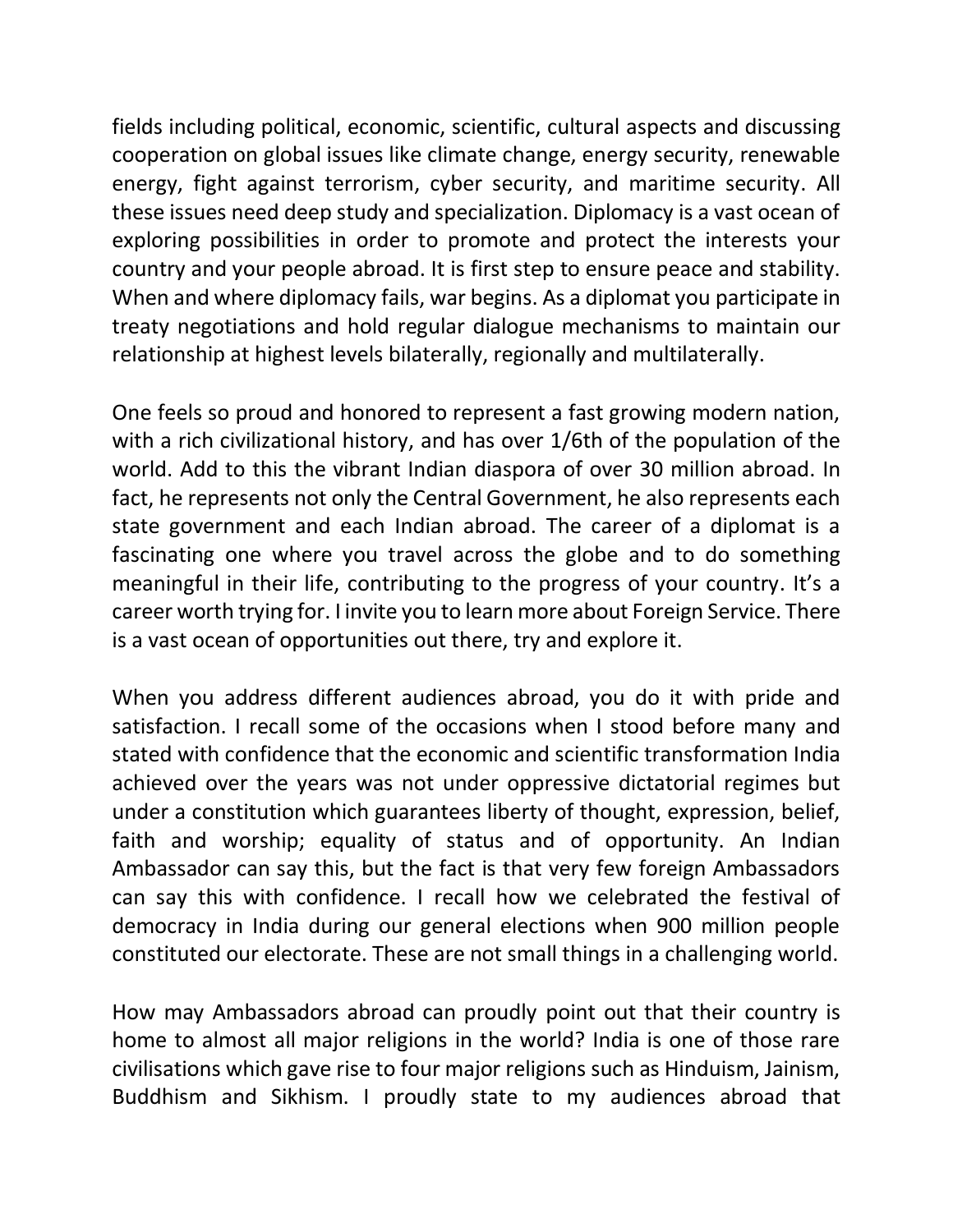Christianity reached India and flourished there since 52 AD, in the first century, immediately after the resurrection of Jesus Christ, much before it reached most parts of Europe. It came through St. Thomas, one of the disciples of Jesus Christ and flourished in India for nearly two thousand years. Today India has more Christian population than the total population of Australia or Canada. India also has the second largest Muslim population in the world after Indonesia. The Jewish community found home in India for nearly two thousand years till the creation of modern Israel. The Jewish synagogue in Kochi is one of the oldest synagogues anywhere in the world. Today, Parsees, who came from Iran, are one of the most vibrant communities in India. This is part of our cultural heritage and diversity every Indian Ambassador proudly narrates abroad to project his country, and these are awe inspiring moments for many foreigners. This is part of our soft power diplomacy.

Let me share an experience that I had in Switzerland last year. I was addressing a diplomatic school in Geneva. Present were faculty and students from many countries, mostly European countries. As I was speaking on India's Foreign Policy, I thought it is important to start with a basic question. A question about two pioneer diplomats in ancient India. I asked them whether they heard about the story in our epic 'Ramayana', where Lord Hanuman, as a messenger of Lord Rama travelled all the way to Lanka and try to avoid a war with King Ravana. I also asked them whether they heard about the story our epic 'Mahabharata' where Lord Krishna tried to avoid the war between Pandavas and Kaurvas. I asked them whether they heard about Arthasastra by Kautilya our Chanakya written several hundreds of years before Machiavelli wrote his world famous The Prince.

I was surprised to know that most of the students had not heard about Ramayana or Mahabharata or Arthasastra. Of course, many of them had a lot of knowledge about India, they practiced some yoga and tried some form of Ayurveda. They were all aware that we are the largest democracy in the world, 600 million people went to polling booths to elect a new government early this year. They were aware of India's scientific achievements like our space Mission, but many still thought of India as a charity destination. This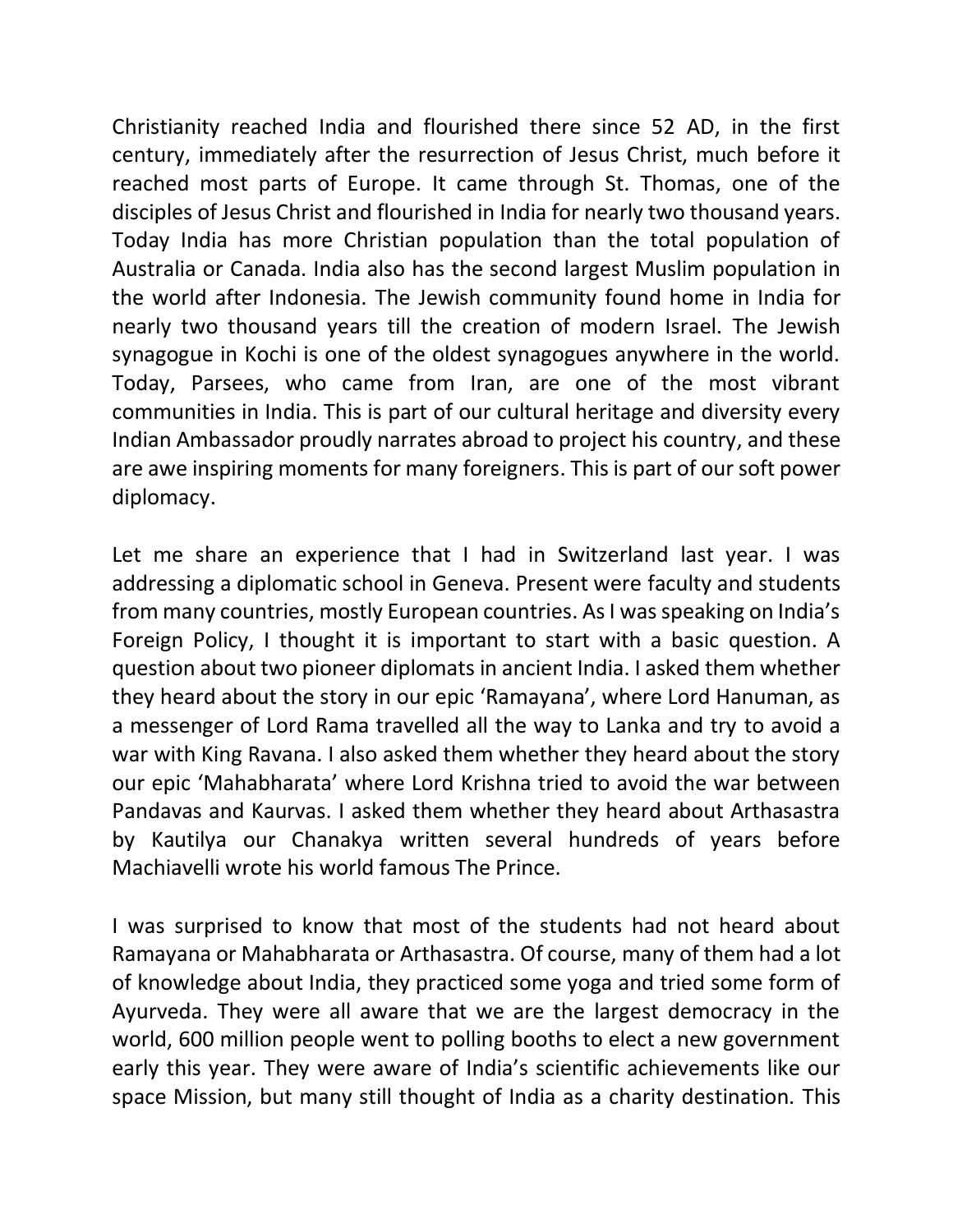showed the need for more soft power diplomacy. One of my vision was to change this image of India as a charity destination, and showcase my country as a cradle of civilization and a modern emerging economy. To this end in view, I coined a term 'Connecting Himalayas with Alps' and developed it as a multifaceted project to promote India – Switzerland relations.

## Dear Friends,

In today's world of globalization, global competition and multiple challenges, soft power diplomacy and projecting one's civilizational links alone are not sufficient for any country to protect and promote its national interest. We need to do much more. An Indian diplomat needs to focus and project the economic and scientific transformation that India achieved. Our achievements in diverse fields, including atomic energy, space science, agriculture, bio-technology and, of course, information technology, for which India is well-known the world over. Our nuclear tests, our Chandrayan and Mangalayan are all proud moments for all Indians, these were game changing moments for our diplomacy.

India today is seen as a land of opportunities. When a billion population grows in standard of living, it offers a billion opportunity for technologically advanced countries. With half of India's population, that is 650 million people, below the age of 25 years, and about 550 million people as the labour force, our abundant and youthful human resources, are an asset if we are able to skill them well. These are no small achievements and are definitely worth projecting abroad.

In my over twenty-five years in foreign service, I have witnessed several major changes in world order, starting with collapse of Soviet Union to several rounds global financial crisis to the current Covid 19 pandemic has seen a real transformation of the world order. We see how the very nature of international relations and its rules change before our eyes. The Covid 19 crisis which began as a health challenge, has evolved as an economic disruption, a geopolitical shock and a social challenge of unimaginable proportions. We are all victims of this crisis. It has also affected relations